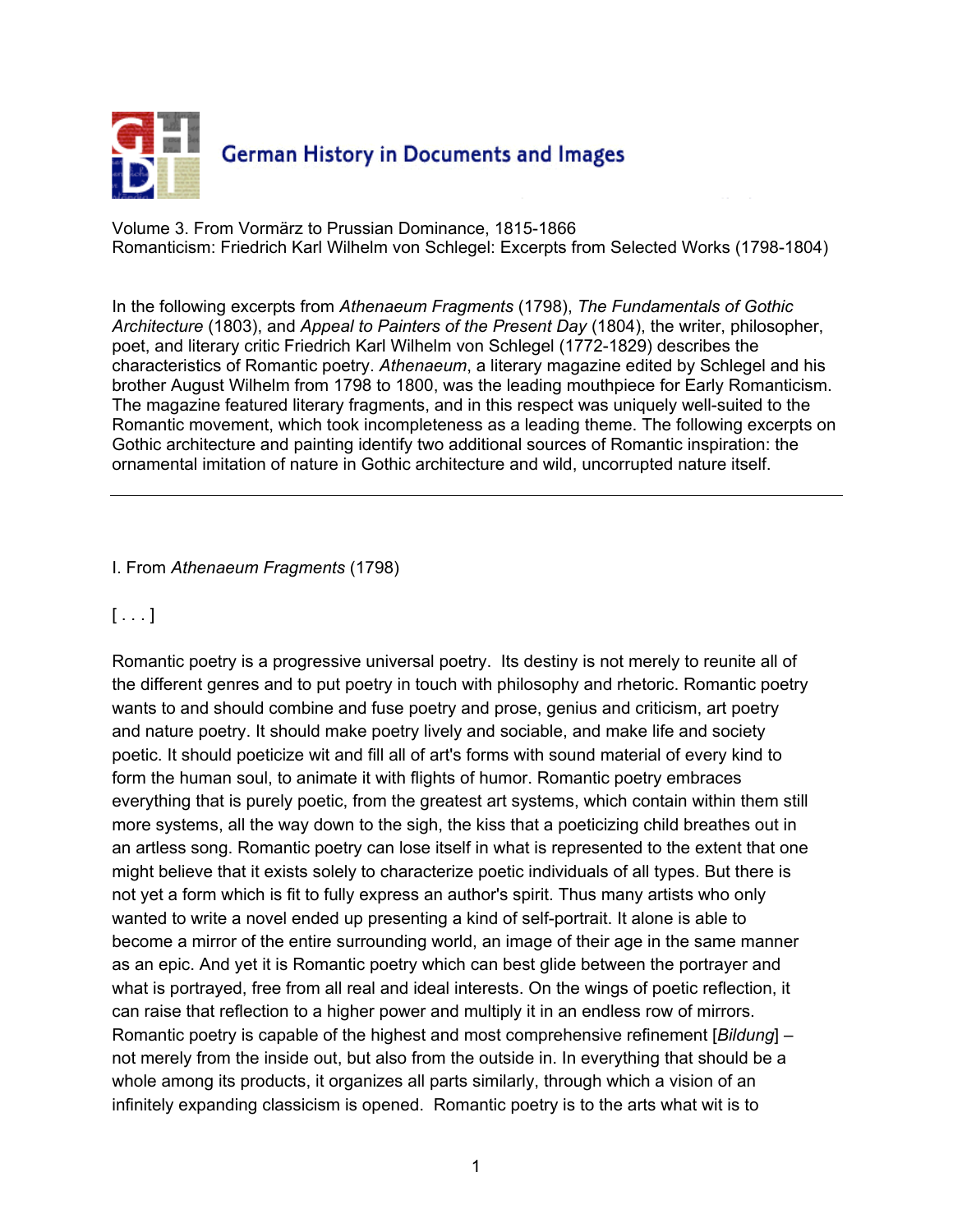philosophy and what society, company, friendship, and love are in life. Other kinds of poetry are finished and can now be fully analyzed. The Romantic form of poetry is still in the process of becoming. Indeed, that is its true essence, that it is always in the process of becoming and can never be completed. It cannot be exhausted by any theory, and only a divinatory criticism would dare to want to characterize its ideal. Romantic poetry alone is infinite, just as it alone is free and recognizes as its first law that the poetic will submits itself to no other law. The Romantic kind of poetry is the only one which is more than a kind – it is poetry itself. For, in a certain sense, all poetry is or should be Romantic.

 $[ \ldots ]$ 

# Translation: Jonathan Skolnik

Source of original German text: Friedrich Schlegel, *Kritische Schriften* [*Critical Writings*], ed., Wolfdietrich Rasch. Munich: Carl Hanser Verlag, 1958, pp. 37-38.

# II. From *The Fundamentals of Gothic Architecture* (1803)

# $[ \ldots ]$

[On the architecture in Cambray] Wonderful style of architecture! springing from the highest story of the tower, it seems to pierce the clouds like a transparent obelisk, or pyramid of open tracery! more pointed and slender than the one, it is less so than the other, and formed of slender shafts, clustering together, with various flowers and crockets, it terminates at length in a slender spire and finial.

The design of most Gothic towers is similar, although very few of them have ever been finished.

I have a decided predilection for the Gothic style of architecture; and when I am so fortunate as to discover any monument, however ruined or defaced, I examine every portion of it with unwearied zeal and attention, for it appears to me that from a neglect of such study the deep meaning and peculiar motive of Gothic architecture is seldom fully arrived at.

It unites an extreme delicacy and inconceivable skill in mechanical execution, with the grand, the boundless, and infinite, concentrated in the idea of an entire Gothic fabric; a rare and truly beautiful combination of contrasting elements, conceived by the power of human intellect, and aiming at faultless perfection in the minutest details, as well as in the lofty grandeur and comprehensiveness of the general design.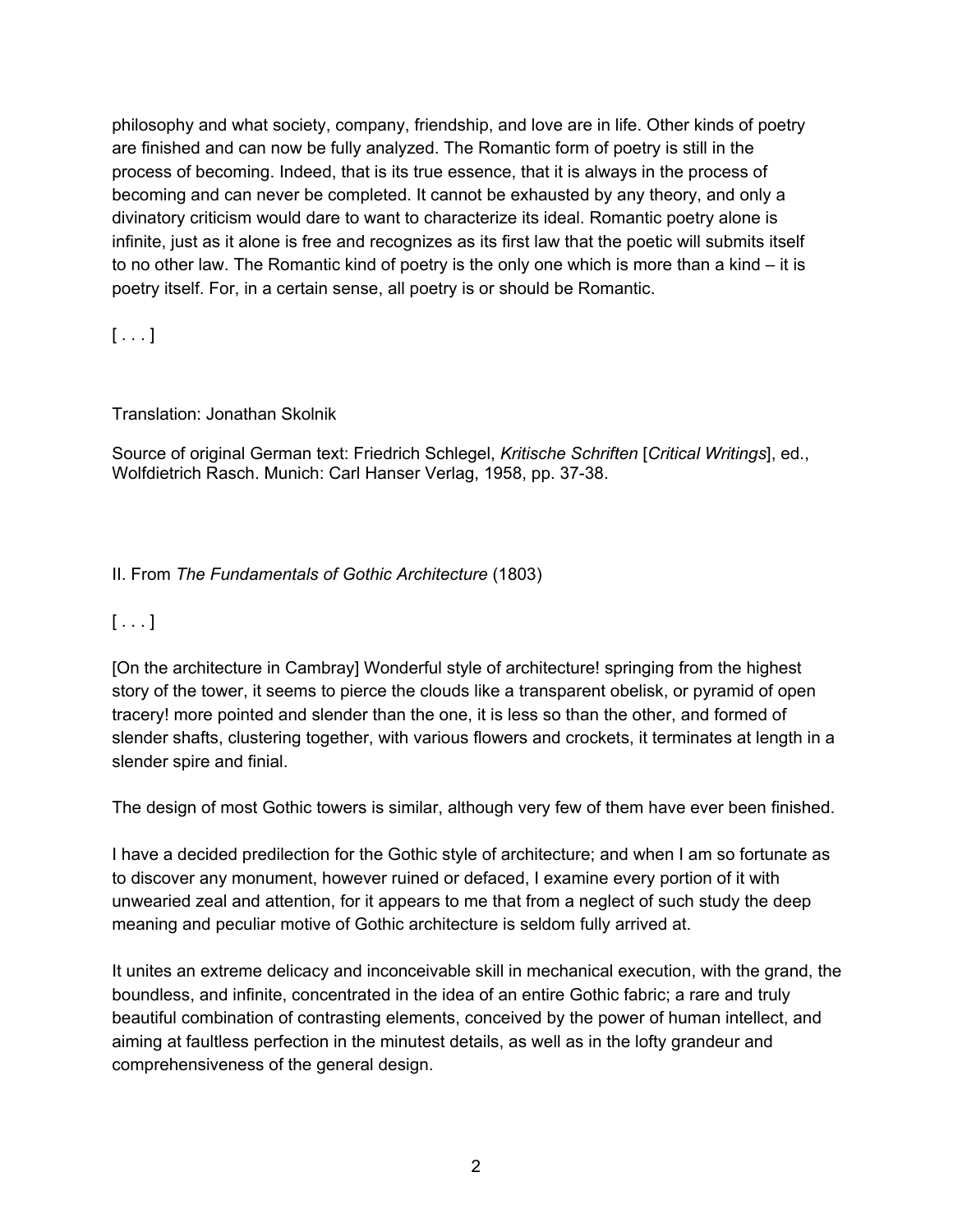No art ought ever to be permitted to encroach upon its sister arts. The ancient classic monuments at Athens, Pæstum, and Girgenti would undoubtedly, if seen in their native clime, excite feelings of veneration, in the same manner as the feeble designs and gigantic works of Egyptian, Persian, or Indian antiquity inspire wonder and astonishment. But what with us is usually styled Grecian art is merely a copy, a soulless imitation of the period when Greek art was in its decline, and an agreeable but most unmeaning symmetry had replaced that grandeur of soul and expression which had too long been lost.

The Gothic may possibly be styled in the next work on architecture the German style, from its having been common among all the nations of ancient Germany, and the grandest, heretofore called Gothic, edifices in Italy, France, and even in Spain, being also the work of German architects. This old Teutonic architecture certainly requires some effort of the mind to penetrate its unfathomable obscurity. It flourished most in the Netherlands, and appears to have attained there its highest perfection, scarcely a town in Brabant being without one or more remarkable monuments of that art.

However, the general title of "Gothic Architecture," if that great national name be taken in its widest sense, for the old Christian and romantic style of the middle ages, from Theodoric down to the present time, is decidedly the most appropriate, and must ever be retained. I may remark also that the apparently arbitrary epithet of Romantic, applied to Mediæval poetry, so completely expresses the prevalence of fancy in that art, that it seems impossible to exchange it for any other term equally significant and appropriate.

 $[\ldots]$ 

[On the Cologne cathedral] This noble work, considered in an architectural point of view, affords an example of all the beauties of the second floriated Gothic style. The same figures of the triangle and the square, the circle and the quatrefoil, form the groundwork of all those decorations, which, as in the early Christian, are introduced with a more profound attention to the scientific structure of the building. But these no longer appear in naked simplicity and geometrical exactness; they are all veiled with clustering foliage and the luxuriance of vegetable life: as in the enamelled carpet of spring, we cannot, amid its verdant productions, clearly discern the precise geometrical symmetry of each isolated form, but see all bloom and unfold their beauty together, in one general glow of life and immortality! The very existence of Gothic architecture seems bound up with the luxuriance of its forms and floriation. Hence the unvaried repetition of the same decorations, their plant-like similarity, and the deeply expressive, yet tranquil mystery, the joyous loveliness and animation, which fill every beholder with reverence and admiration. The symbolism of Gothic architecture is, indeed, of the highest order; that of painting appears feeble in comparison with it, and its allusions to divinity embarrassed and uncertain. Architecture, on the contrary, by its imitation of the beauties of nature, brings the idea of the Divinity palpably before our minds, even without any direct allusion to the mysteries of Christianity. Christian faith and hope had, however, no trifling influence on the development of ecclesiastical architecture.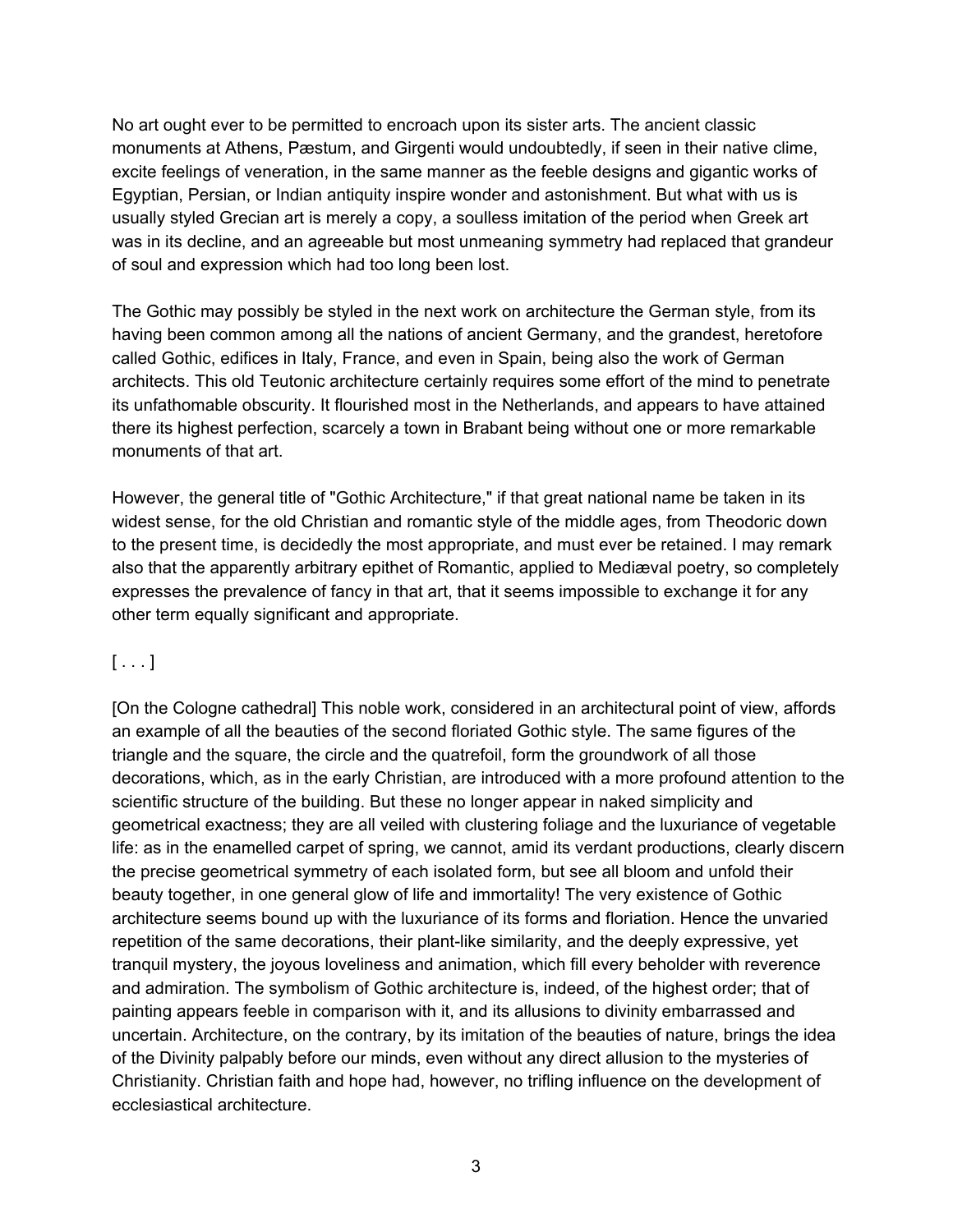#### $[ \dots ]$

#### Voyage up the Rhine.

The most beautiful scenery on the Rhine begins a little above Bonn. Richly enamelled meadow land extends like a deep valley between hills and mountains, stretching down to the influx of the Moselle at Coblentz, and from thence to St. Goar and Bingen, gradually narrowing as it advances, the rocks become more steep and the prospect wilder and more sublime. The Rhine is here most charming, enlivened on its course by the populous shores, overhanging rocks, and ruined castles, it appears more like a painting, the intentional creation of some artist's genius, than a merely accidental combination of nature. The first of the many ruins situated on the Rhine, which we passed in ascending from the flat country upwards, is Godesberg, beautiful, not so much from its majestic situation as from the rich prospect it commands. The Drachenfels next appearing, seem to kindle in the mind glowing anticipations of all the strange wild fastnesses which crown the rocky shores of our mighty river. Such ruins as these are often viewed with a sort of sentimental tranquillity, as it were, forming a romantic background, indispensably necessary to the development of the favourite feelings of the day; or, it may be, only as robber castles, which, in times of peace and order, were of course demolished, and which must ever remain in ruins. Many, unquestionably, were such; perhaps, most of those the ruins of which we now contemplate; but it is not just always to associate the idea of its latest degradation with the image of the thing itself, and thus in a moment blunt every feeling of sympathy for the noble memorials of departed ages. A candid investigation of historical records will probably show that many of these castles existed for centuries before those perpetual wars between the nobles and rich burghers of which we now read so much, centuries before the feudal law, public peace, &c., were even thought of; nay, that the German race have ever shown so remarkable a predilection for dwelling upon rocks or lofty mountains, that it may almost be regarded as a national characteristic. A severe and noble taste! Even now, one glance at the height above seems to place us in another world. It is inspiriting and refreshing to quit the dull monotony of the plain and inhale life and vigour from the clear atmosphere there encircling us. If we, who but occasionally and with fatigue reach the summit, feel at once that its breath inspires us with new life and courage, how invigorating must it be to dwell always there, with the earth in her richest attire lying outspread beneath; the changes of nature, at all periods of the day and in all seasons of the year, seem invested with new interest; the passing clouds, the blossoming of early spring, the moonlit summer night, nay, even the autumnal storm and the snowy fields of winter, all have their charms. Those places only, to me, seem beautiful which men call rude and wild; for those alone are grand, and grandeur and sublimity are essential elements of perfect beauty, for by them our souls are elevated and purified. The joyous aspect of a highly cultivated champaign country cannot fail, after long imprisonment in towns, to arouse agreeable thoughts, for the blooming charms of nature have a more than ordinarily powerful and soothing influence on the heart when rarely seen; but the sweet sensation of repose that they communicate has no power to awaken dreams of the mighty past. A rock, on the contrary, stands amid the spirit-treasures of wild nature, like a speaking memorial of elemental wars, telling of the fierce combat which once wrenched it from the dissevered earth around, and the eternal impression it leaves is ever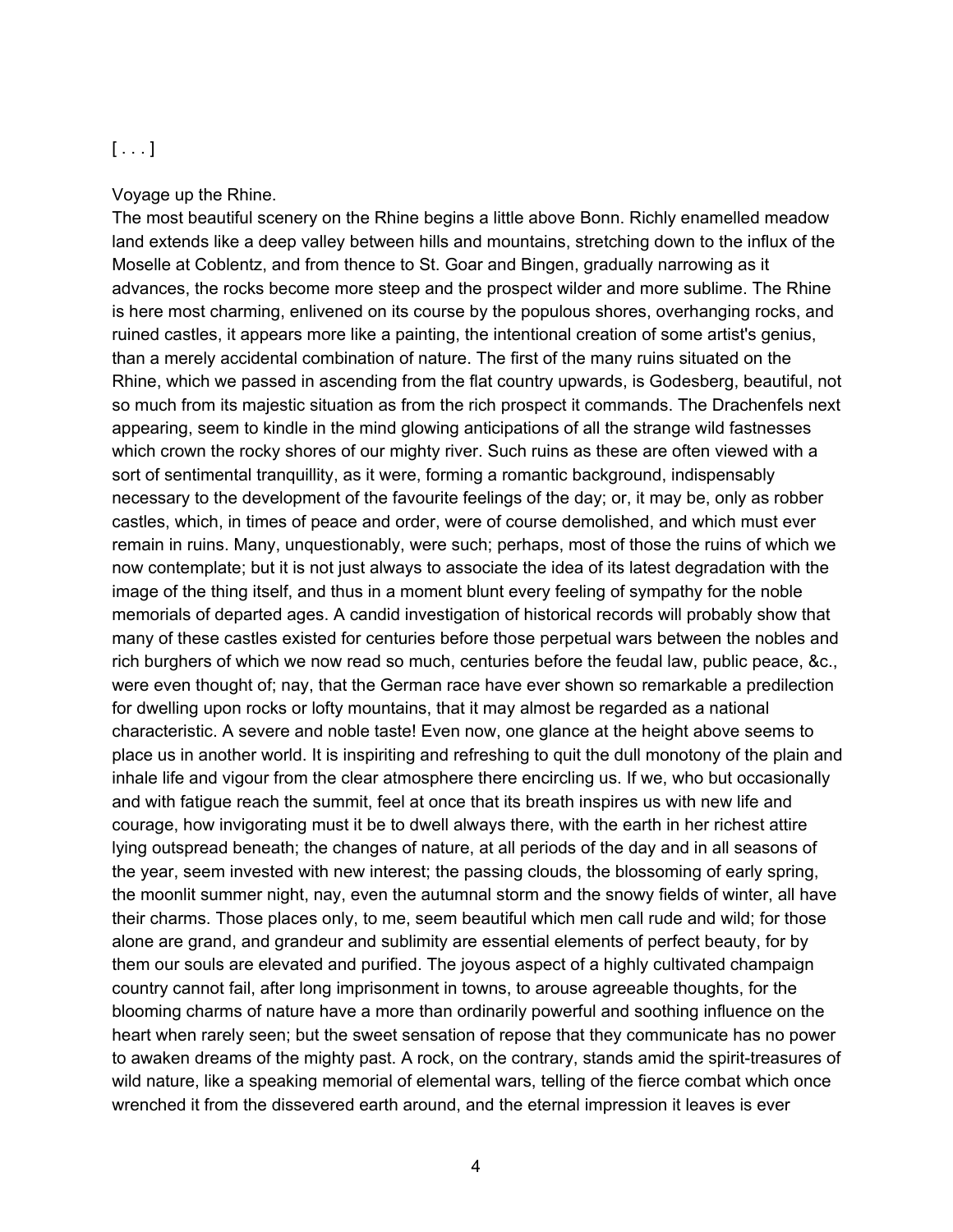unenfeebled and unsubdued. As the rustling of the forest, the murmur of the fountain, plunge us always into a soothing melancholy; as the wild cry of solitary birds calls up a mingled feeling of unrest, a yearning for freedom and solitude; so nature herself seems eternally present in her ancient mountains, those monuments which recall to us the grandest features of history, and awaken such profound and majestic ideas, as the luxuriance of a level landscape could never inspire. How greatly is this impression heightened, when amid the ruins of nature we also recognise the hand of man! Lofty fortresses erected on savage rocks; the monuments of human heroism associating itself on every cliff with the hero-times of nature.

## $[ \ldots ]$

Source of English translation: *The Aesthetic and Miscellaneous Works of Frederick von Schlegel: Comprising Letters on Christian Art, An Essay on Gothic Architecture, Remarks on the Romance-Poetry of the Middle Ages and on Shakspere* [sic], *On the Limits of the Beautiful, On the Language and Wisdom of the Indians*. Translated from the German by E. J. Millington. London: Henry G. Bohn, York Street, Covent Garden, 1849, pp. 155-56, 174-75, 182-83.

### III. From *Appeal to Painters of the Present Day* (1804)

Is it probable that in this present time we shall see either the rise or the permanent establishment of a grand original school of painting? Outward appearances would lead us to reply in the negative; but can we assert its utter impossibility? It is true, certainly, there are no modern artists capable of competing with the great masters of antiquity, and the points in which our attempts are most deficient appear also tolerably clear: partly, a neglect of technical proprieties in the colouring, and, still more, the absence of deep and genuine feeling. Modern artists even of the most judicious and well-directed talents are often found deficient in productive activity; in that certainty and facility of execution which was so peculiar a feature in the old schools. When we consider the infinite number of great compositions which Raphael produced, although snatched away in the bloom of age and the zenith of his fame, or the iron industry of the genuine Dürer, displayed in his innumerable creations of every kind, executed on the most various materials, although to him also a long term of years was denied, we shrink from comparing our own puny period with the vast proportions of that majestic epoch. Yet this is easily accounted for. The habit of universal painting, and the intellectual vanity which was a prevailing bias in the genius and art of our forefathers, naturally led to the breaking up of its spiritual strength, since these properties were most incompatible with the progressive development and final perfection of any one distinct branch. To this source we may refer the separation now existing, in a greater or less degree, between all the intellectual and imitative productions of our time; but in regard to the art of painting, the following observations deserve to be noted as of primary importance. Deep feeling is the only true source of lofty art, and as in our time everything is opposed to this feeling, struggling, as it were, either to destroy, repress, overwhelm, or lead it astray into the by-paths of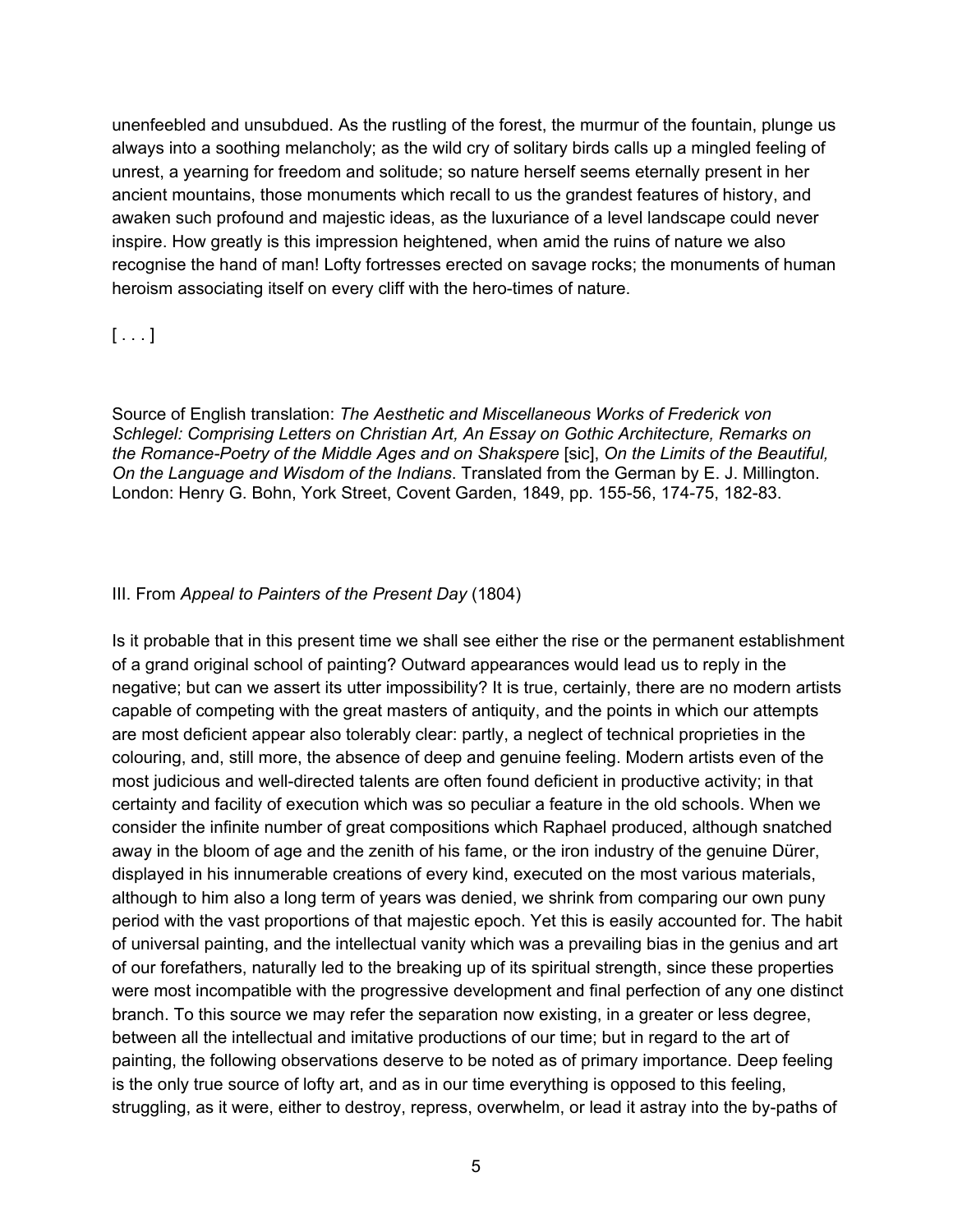error, the first portion of an artist's life is consumed in a preliminary struggle, ere the mind can enfranchise its powers from all the unspeakable difficulties imposed by the spirit of the time; a struggle unavoidably necessary, in order to unseal the spring of correct artistic feeling, and free it from the encumbering rubbish of the destroying outer world around.

A highly intellectual nature, spurning the trammels and conventionalities of the day, and rising in daring opposition to the ruling spirit, must ever concentrate its powers within itself, and can rarely attain great vivacity in the creative faculty of imagination. Thus we may account for the slow appreciation of ancient art in our day; but pressing onward with unshaken ardour in spite of all obstacles, it will at length attain a brighter future, and bloom out with new and glorious life in the realms of beauty and inspiration. There appears to be an unfathomable mystery in the fact that some periods, by their own will alone, and apparently without any outward stimulus, become so rich in art, so happy in their artistic productions, while others seem to expend their energy in vain, meeting with no corresponding nor even adequate success in their intellectual productions. It is impossible fully to unravel the mystery, and we must depend only on facts well known and understood, which will prove amply sufficient to guide us to the source of all lofty works of art, and the proper means and materials to be employed; this will lead to the working out of scientific principles, and the conservation of everything beautiful in Christian art, although without the especial gifts of nature, the summit of artistic excellence will ever remain unapproachable.

The one true fountain of beauty and the art is *feeling*. It is *feeling* which reveals to us true ideas and correct intentions, and gives that indefinable charm, never to be conveyed in words, but which the hand of the painter, guided by the poet's soul alone, can diffuse throughout all his works. From religious feeling, love, and devotion, arose the silent inborn inspiration of the old masters: few, indeed, now seek their hallowed inspiration or tread the paths by which alone they could attain it, or emulate that earnest endeavour to work out the principle of serious and noble philosophy which is discoverable in the works of Dürer and Leonardo. Vain will be every effort to recall the genius of the art, until we summon to our aid, if not religion, at least the idea of it, by means of a system of Christian philosophy founded on religion. Still, if young artists deem this road too distant or too difficult of attainment, let them at least study deeply the principles of poetry, in which the same spirit ever breathes and moves. Not so much the poetry of the Greeks, now familiar only to strangers and the learned, or read through the medium of translations from which every poetical association is banished by the wooden clapper-clang of the dactyls, but rather the romantic genre – Shakspeare [sic], and the best Italian and Spanish dramatists, those also of the old German poems which are most accessible, and next such modern productions as are dictated by the spirit of romance. These should be the constant companions of the youthful artist, and will lead him back to the fairy-land of old romantic days, chasing from his eyes the prosaic mist engendered by imitation of the pagan antique, and the unsound babble of conventional art. Still every effort will be fruitless, unless the painter be endowed with earnest religious feeling, genuine devotion, and immortal faith. Fancy sporting with the symbols of catholicism, uninspired by that love which is stronger than death, will never attain exalted Christian beauty.